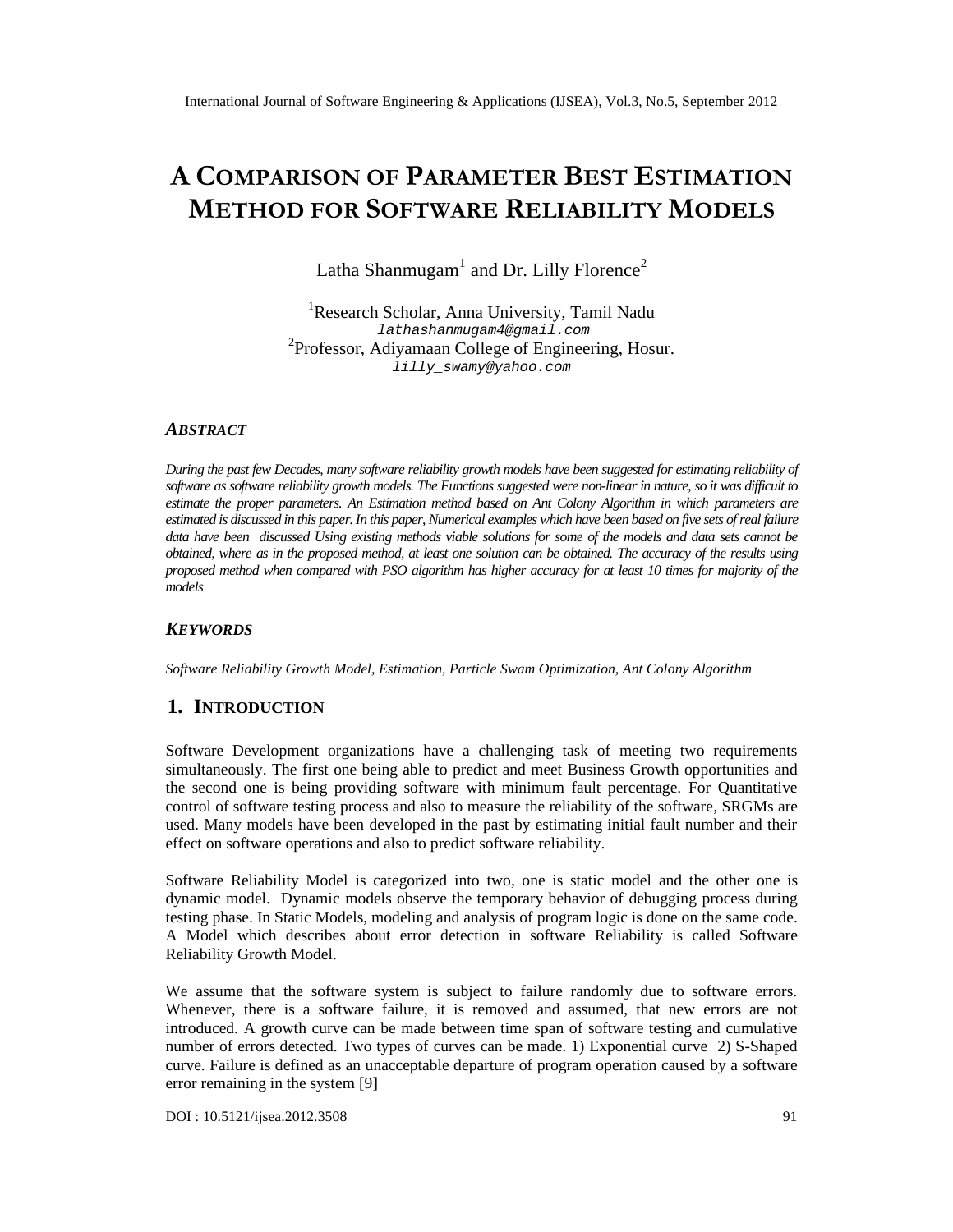Modified Gompertz model had given an approximation, in a complex software system based on failure data which have been collected during maintenance phase that matched the real data. In this way, it is possible to supply valuable system to both the customer and managing the software team[2].

# **2. EXISTING ESTIMATION METHODS**

Parameter Estimation is a method by Conversing the Model Base Prediction; it takes sample data as given and estimate the most likely model fitting that data set. It constructs the model and constraints based on domain knowledge also it resolves to find most likely values for parameters of the model.

# **2.1 Maximum Likelihood Estimation (MLE):**

In statistics, **MLE** is a method of estimating the parameters of a statistical model. When applied to a data set and given a statistical model, maximum-likelihood estimation provides estimates for the model's parameters. The method of maximum likelihood corresponds to many well-known estimation methods in statistics. MLE would accomplish the estimates by taking the mean and variance as parameters and finding particular parametric values that make the observed results the most probable

# **Drawbacks of MLE**

- With small numbers of failures MLE's can be heavily biased and the large sample optimality properties do not apply
- Calculating MLE's often requires specialized software for solving complex non-linear equations. This is less of a problem as time goes by, as more statistical packages are upgrading to contain MLE analysis capability every year.

# **2.2 Least Square Estimation Method (LSE):**

Least Square Estimation methods are available to evaluate the set of parameters with the highest probability of being correct for a given set of experimental data. In this method, least squares are taken to estimate parameters by minimizing the squared discrepancies between observed data and their expected values. Compared to ordinary sampling plans, the first failure-censored sampling plan has an advantage of saving both test-time and resources [3].

# **3. RELATED WORK**

As most of the Software Reliability Growth Models are nonlinear in nature, the basic two methods (Maximum Likelihood & Least Square) are not suitable. Researchers found many new methods for parameter estimations. Okamura and Dohi [4] introduced a method by using Expectation-Maximization (EM) principal and he applied the same in Hybrid, Discrete time and Markov Modulated Software Reliability Models. Minohara and Tohma [5] introduced a Genetic Algorithm for Hyper-Geometric Distribution Software Reliability Growth Models and it was observed that length of coding string has been reduced by proportion coefficient; hence the parameter's searching range was decreased. Zhang [7] applied Particle Swarm Optimization (PSO) algorithm, for the estimation, but it was observed that the searching range is too large and the convergence speed is slow and accuracy is not high. Ritika Wason [1] proposed new paradigm for estimation by novel Finite Automata based reliability Model that implicitly scores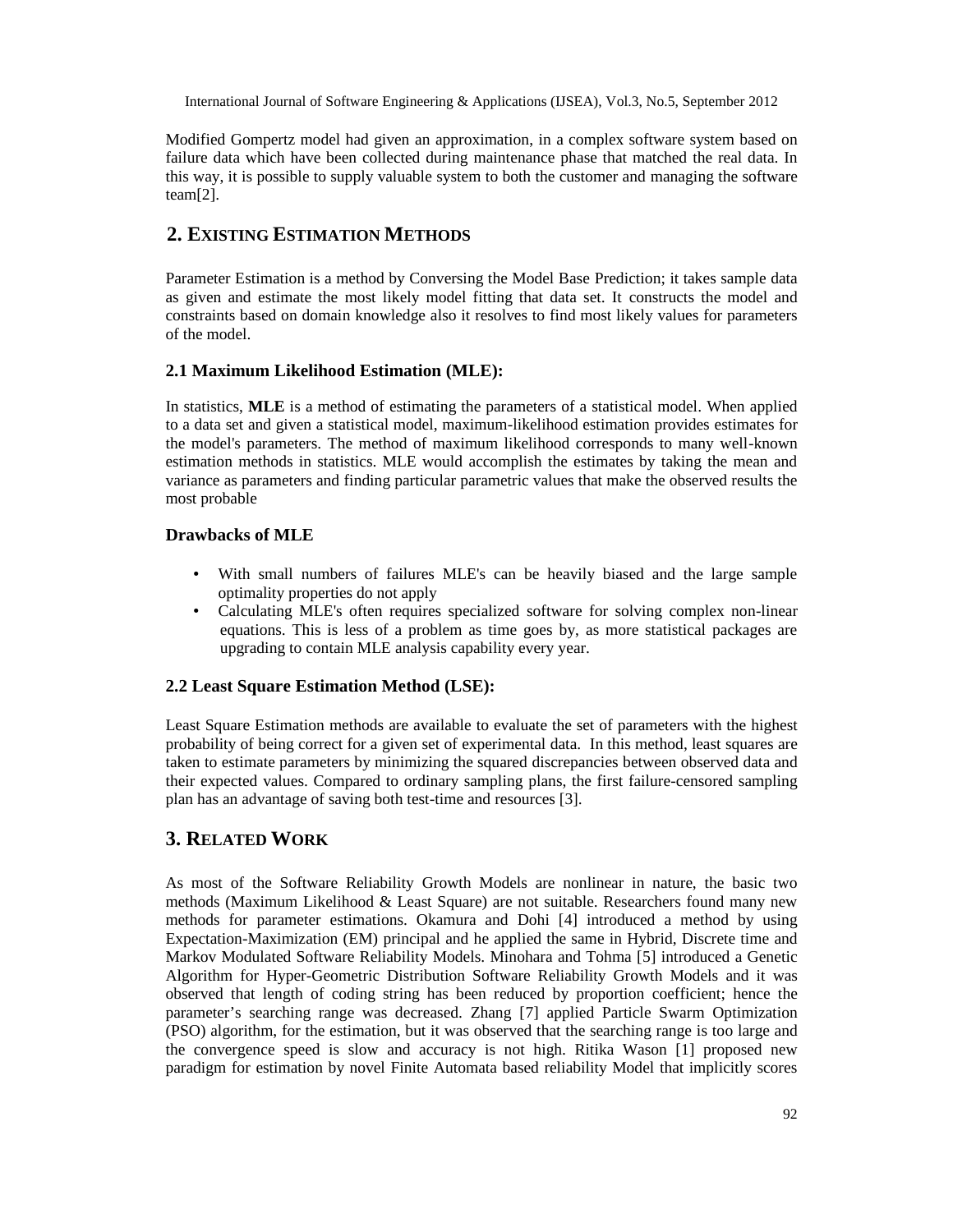over the traditional models on many factors, most importantly due to the fact that is based on the realistic assumption that a software system in execution is a Finite State Machine.

# **4. PARTICLE SWARM OPTIMIZATION** (**PSO**)

PSO is a computational method that optimizes a problem by iteratively trying to improve a candidate solution with regard to a given measure of quality. PSO optimizes a problem by having a population of candidate solutions (particles) and moving these particles around in the searchspace according to simple mathematical formulae over the particle's position and velocity. Each particle's movement is influenced by its local best known position and is also guided towards the best known positions in the search-space, which are updated as better positions are found by other particles. This is expected to move the swarm towards the best solutions.

#### **4.1 Drawbacks of PSO**

It is a method that easily suffers from the partial optimism, which causes less extract at the reputation of its speed and direction. Then the method cannot work out the problem of scattering and optimization. Also PSO cannot work without a problem such as the solution to the energy field and the moving rules of the particles in energy field in a non coordinate system [12]

#### **4.2 Research issues in PSO**

Matching algorithms to Problems (or algorithmic components), Application to different kind of problems. (Dynamic, stochastic, combinational), Parameter Selection (How many particles, which topology), Identification of "state of the art" PSO algorithms (Comparisons), New Variants (Modifications hybridizations) Theoretical aspects (Particle behavior, stagnation), an estimation of distribution particle swam optimization algorithm [13]

# **5. SOFTWARE RELIABILITY GROWTH MODEL - REQUIRED CHARACTERISTICS**

Suppose that a software system is tested and a software failure that is caused by a software fault is still remaining in the system. It is assumed that a software failure occurs at random time and the software fault caused by the failure is immediately removed without introducing new faults. This is the basic concept of Software Reliability Growth Models. The Required Software Reliability Growth Model's Characteristics are as follows.

 $\triangleright$  SRGM can be viewed as a product of a cumulative density function and a positive constant.

H (t) =a [1-exp  $\left(-\int_0^1 d(x) dx\right)$ ] =  $aG(t)$ Here H (t) is mean value function.

G (t) is Cumulative Density Function.

 $\triangleright$  The fault detection rate must be finite; G (t) must meet the condition that the

corresponding failure rate function is finite. h (t) =d (t) [a-H (t)]==ag(t) Where  $g(t) = dG(t)/dt$  is the probability density function (pdf) associated with  $G(t)$ . d (t) = ag (t)  $\frac{ag(t)}{a - aG(t)} = \frac{g(t)}{1 - G(t)}$  $\frac{f(t)}{f(t)} = r(t)$  -------- (1)

Where  $r(t)$  is the failure rate function associated with G  $(t)$ . h  $(t)$  is intensity function. Since the fault detection rate must be finite, G (t) must meet the condition that the corresponding failure rate function is finite.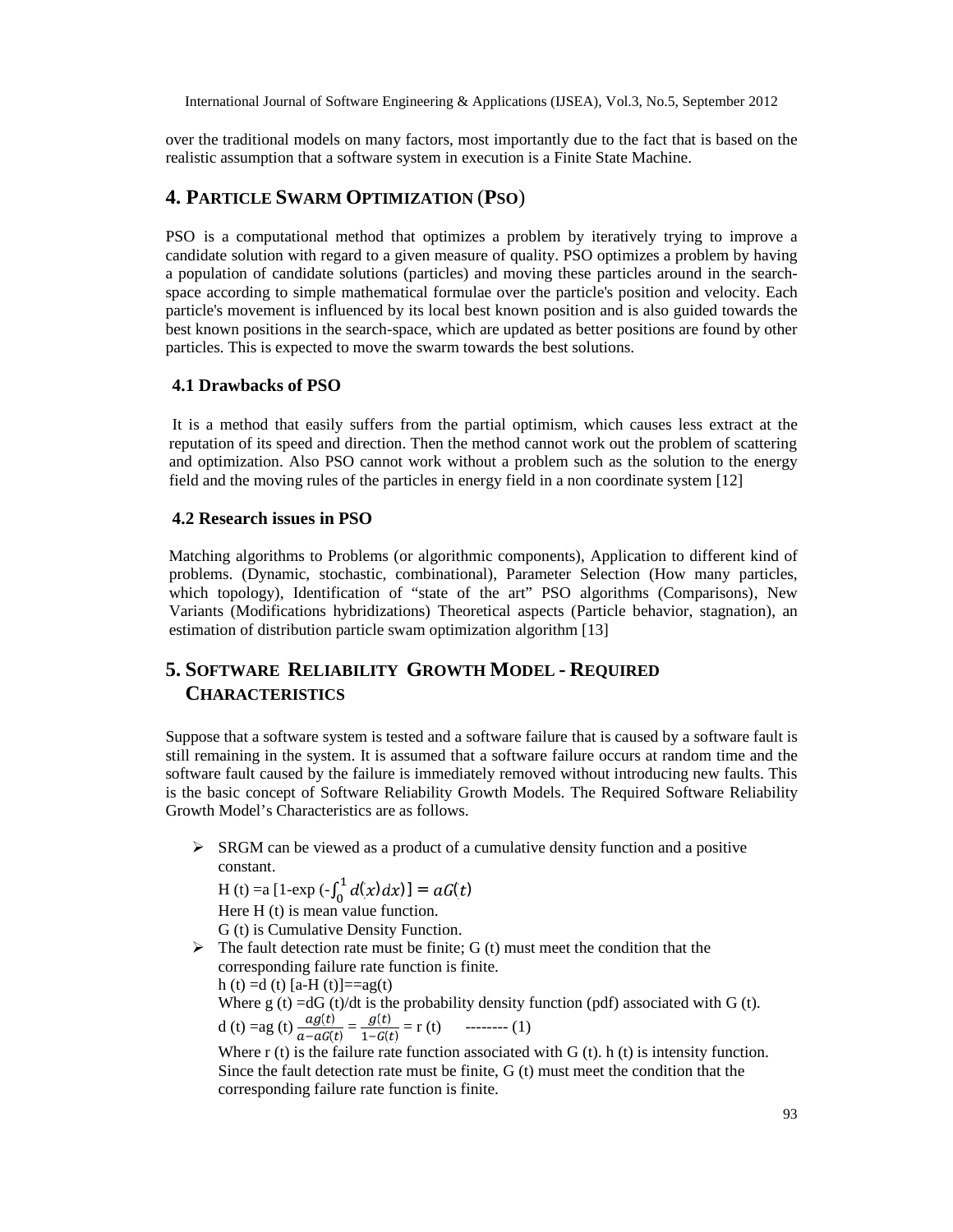$\triangleright$  We need to represent appropriately the right tail of g (t) behavior to achieve a good reliability prediction. The right tail of SRGM associated with g (t) should be heavy. All these Characteristics should be satisfied for the Software Reliability Model [14]

#### **5.1 Factors affecting the performance of Software Reliability Growth Models [8]**

**Unsolved problematic issues:** The software behavior cannot be predicted as it is not straight forward; we come across Reliability Models which hamper the performance to a great extent.

**Unfounded types of assumptions:** The Assumptions which have been proposed are not justified either theoretically or practically.

**Complexity of the software:** The software systems have complex structure and very difficult to identify. The Existing reliability formulates a model to predict the future reliability.

**Complexity of the reliability models:** These are many models existing but cannot satisfy the requirements of Reliability Prediction. The models are complex in nature and cannot be simplified, so it is difficult to implement them in software domain for improving reliability of software.

**Weakness of the reliability model:** In all the existing reliability models, the functionality is based on Probabilities. This cannot be recommended for software reliability modeling methodologies. All the models are also based on black box testing which do not consider internal structure of the software and also the models are not able to eliminate all the errors in software.

**The Misconception of fault and failure phenomena:** The assumption that failure rate is directly proportional to number of faults in program is considered unrealistic. As software has different types of faults and each one should be treated differently to remove the errors.

**Inaccurate Modeling Parameters** Most of the models use parameters which are not even justified. In reality, there are many uncertainties surrounding those parameters and they can rarely be estimated accurately. Lack of enough experimental data has been considered as a stumbling for the success of the reliability models

**Difficulty in selecting the reliability models:** The parameters used can never be estimated correctly therefore the experiment data is not sufficient to design a successful model selection. As a result, there are no universally accepted methodologies to select the reliability models that correspond correctly to the software environment which is undergoing reliability measurements.

# **6**. **ABOUT ANT COLONY ALGORITHM**

The basic idea of software reliability modeling is to predict the reliability of the software with its failure data. During the past 40 years, nearly one hundred software reliability growth models (SRGM) have been proposed. Two traditional methods in parameter estimation are maximum likelihood and least squares method. Ant colony algorithm [10] is a brand-new bionic simulated evolutionary algorithm, which has been applied to many fields. It has a lot of virtues. First, it uses a positive feedback, parallel and self-catalyze mechanism. Thus it has an excellent robustness and is easy to collaborate with other methods. Second, it has a well performance to the optimization problem, and can get rid of traditional optimization methods' weakness. Third, coding and operation with ant colony algorithm is easy, and it has a good convergence rate. Therefore, this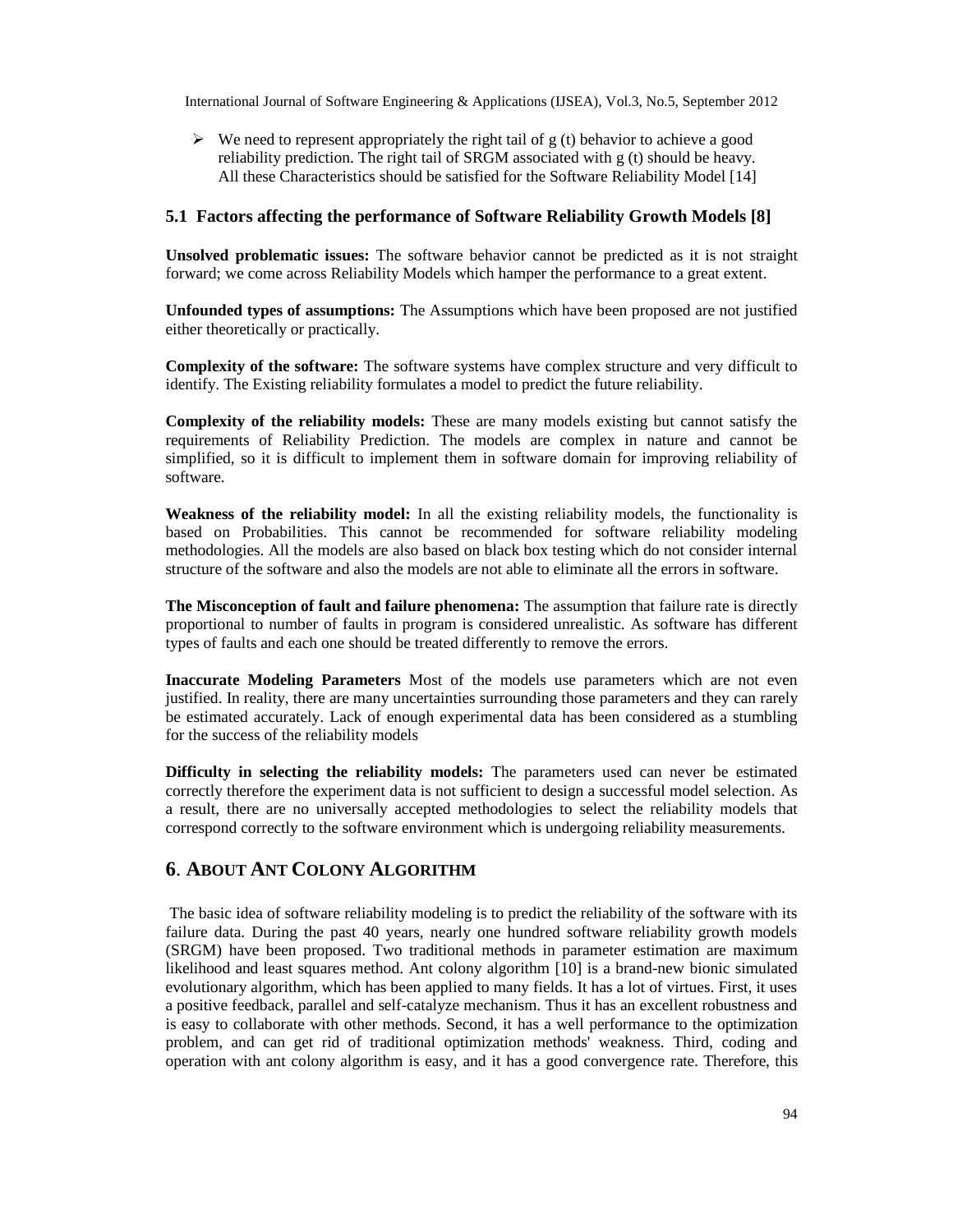algorithm is suitable for the parameters estimation of software reliability models. Ant Colony Optimization method works in the Least Square's principle.

#### **6.1 Applications of ACO**

Ant Colony Optimization is mainly used for goodness of fit. It can be used in many fields, like scheduling, Travelling Sales man's problem, Telecommunication Networks and Vehicle Routing Problem.

**Scheduling:** It is a widespread problem of practical importance. An online example can be found at the University of Leeds Computer Science department. This is a bus driver scheduling application written by Paul Forsyth & Anthony Wren based on ACO.

**Telecommunication Networks:** Network *routing* refers to the activity of creating, maintaining and using routing tables (one for each node in the network) to determine where to direct an incoming data stream so that it can continue its travel through the network. In telecommunications this is an extremely difficult problem because of the constant changes in network traffic load. This is where the adaptive advantages of the Ant Colony methodology can help. A good example is available as a technical report by G. DiCaro and Marco Dorigo from IRIDA, University Libre de Bruxelles.

**Vehicle Routing Problem:** This obviously bears some resemblance with the Travelling Salesman Problem discussed in the previous section. Here we have to take more considerations into account. For instance in the example introduced here, there is an issue of vehicle carrying capacity. Bernd Mullenheimer, Richard Hartl and Christine Strauss have created an Ant Algorithm for a vehicle routing problem.

# **7. PARAMETER ESTIMATION METHOD BASED ON ANT COLONY OPTIMIZATION ALGORITHM**

It was discovered that while ants are searching for food, they secret pheromone which will be a guide for other ants to follow the route. This pheromone is volatile in nature, so the ants will follow the route as long as signal is strong. If no ant has chosen a path and a path has been selected long time back, then ants will find difficulty in searching for the food. The Ant Colony algorithm idea is used based on the above fact. It will allow us to find optimal solutions from a set of candidate solutions. Basic Ant Colony Algorithm discussion can be found in [10]. Changes should be made to the ant colony algorithm which has been used originally in search of discrete best networks, to suit to the parameter estimation problem. In this paper, we improve the algorithm based on the characteristics of SRGMs [6]. The algorithm is explained as follows:

**Step 1:** For solving the Parameter Estimation problem, it is converted into Optimization Problem with the help of Least Square's principal. The resulting function is as (1):

$$
\min J = \sqrt{\sum_{t=0}^{T} [(m(t) - \mu(t))]^2}
$$
\n(1)

The Euclidean distance between the actual failure number and the predicted failure number is represented as J in the Function. J (Fitness).

The Time t gives the failure occurrences; the total time, the software runs is represented by *T* .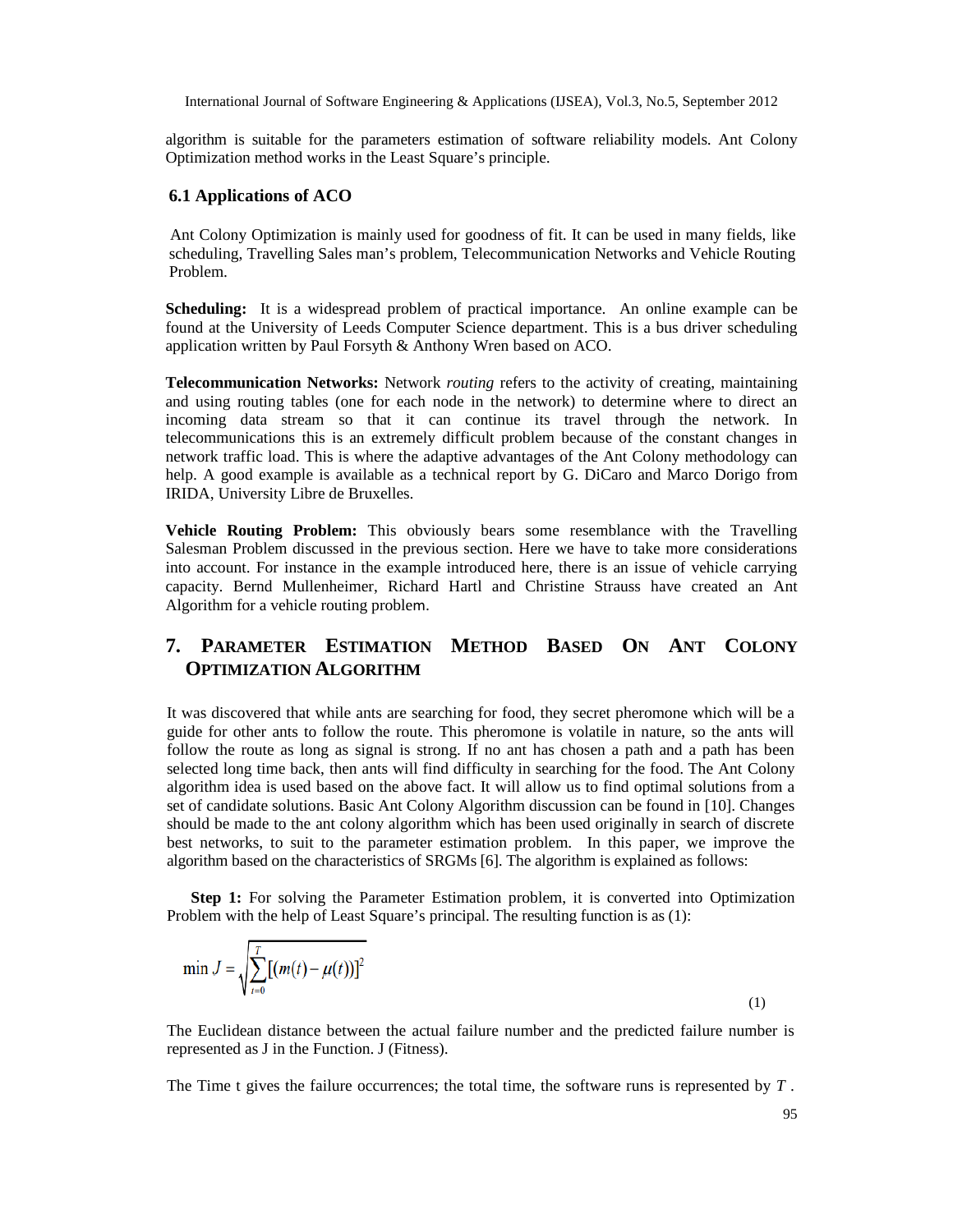The total discovered failure number in time t, is  $m(t)$ , the predicted failure number by SRGM are expected failure number by time its µ(*t*) .

**Step 2**: The initial position of each ant is set and solution space has been divided and the other parameters also has to be initialized. For example, in G-O Model, if parameters 'a' and 'b' have values ranging from 0 to a  $_{\text{max}}$  and 0 to b  $_{\text{max}}$  respectively. i.e.  $0 < a < a$   $_{\text{max}}$ ,  $0 < b < b$   $_{\text{max}}$ 

This value domain is divided into two areas n1  $\&$  n2. Then all the parameter's value domain is divided into n1 x n2 areas. Let number of ants living in these areas is taken as m randomly.

**Step 3:** As long as searched time is less than  $N_{\text{max}}$  (Maximum repetition times) each ant automatically can search for best path.

The Travel threshold = P0. The pheromone  $\tau_k = J_{k}$  *for* any ant k The probability of choosing local searching or global searching by the ant  $k$  is  $P_k$ 

$$
P_k = r_k / \tau_k \tag{2}
$$

Where  $rk = \tau_k - \tau_{best}$ 

 $\tau_k$  - Current path of ant k

τ*best-*Current best path of ant k

If Pk < P0 the ant chooses local search. Else global search is chosen. New fitness K is calculated and compared with current fitness J, If it is better, then the ant's position is updated else not. To update  $\tau_k$ , the following formula is used

$$
\tau_k = (1 - \rho) \tau_k + J_k \tag{3}
$$

 $\rho$  - Rate of volatilization rate of pheromone. The following algorithm gives the pseudo code of the algorithm.

#### **Algorithm 1: Parameters estimation method based on ant colony algorithm**

```
Input: \mu(t), m(t):
Output: fitting result
Comment: µ(t) :software reliability growth model
          m(t): actual failure number
begin
     Set the initial valueof P0, ρ, Nmax andm;
Divide the solution space into n_1 \times n_2 areas and Put the ants in these areas randomly;
Calculate initial fitness \tau_k = J_k for each ant k as (1)
N←0;
while N < N_{\text{max}}k←0;
while k < mCalculate travel probability p_k for each ant k as (2);
if p_{k} < P0else
Ant k searches in its current area locally;
Calculate its new fitness J_k as (1);
```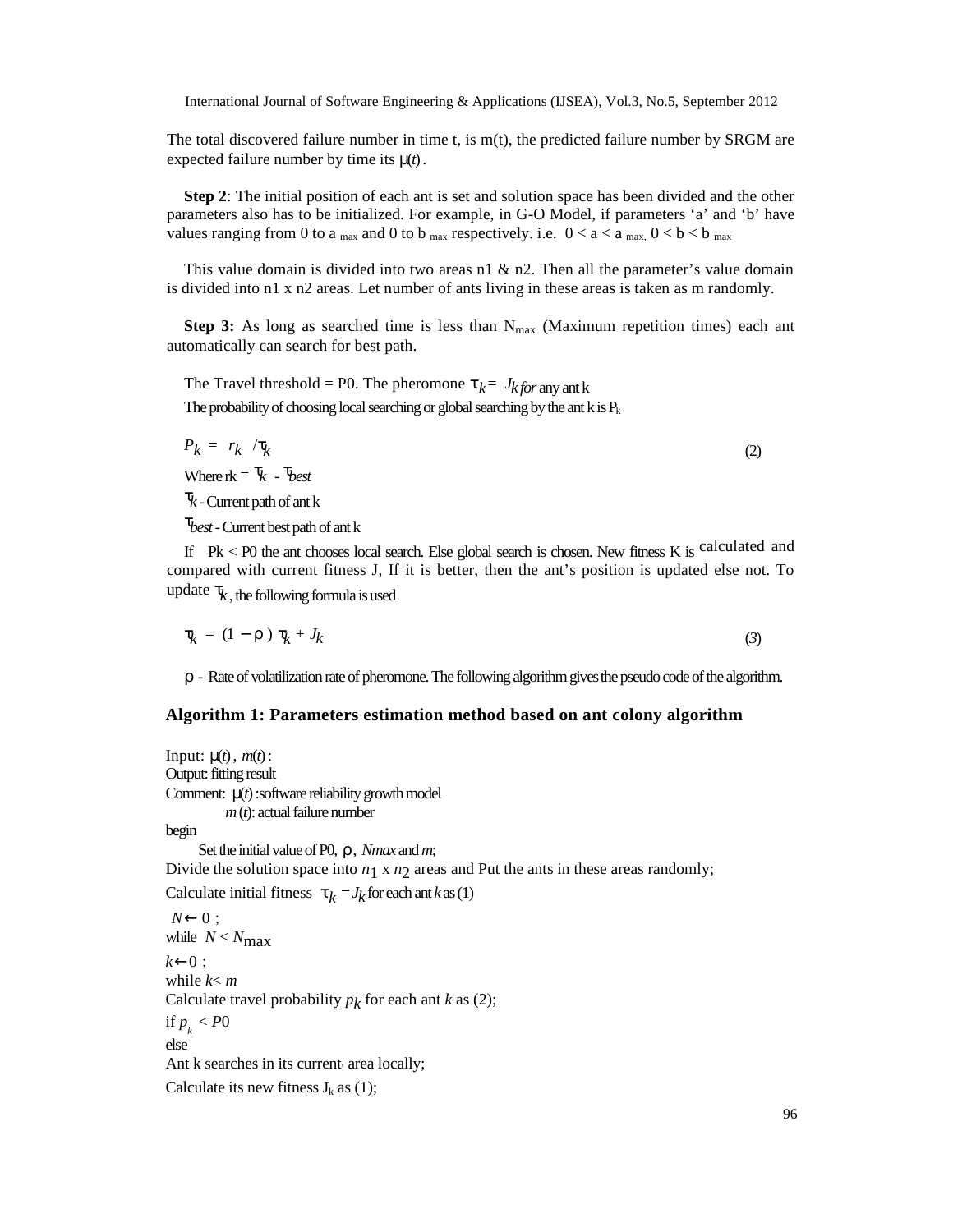else Ant *k* searches globally; Calculate its new fitness  $J^1_k$  as (1); end if if  $J \, 'k \, < J_k$ Update the ant's position; else The ant holds still; end if

Calculate the ant's pheromone  $\tau_k$  as (3);

 $K \leftarrow k+1$ : end while Record the best value and the ants' position;  $N \leftarrow N+1$ end while Output the position of the ant which has the best value, namely the fit result; end

# **8. EXPERIMENT EVALUATION**

In this paper, six classic Software Reliability Models were chosen to calculate estimation accuracy. Out of which four models were compared with PSO algorithm.

**G-O Model:** This is a continuous time –independent and identical error behavior model. This is extension of J-M Model with the possibility of imperfect debugging. It represents the number of errors  $X$  (t) in the software at time t by a Markov Process whose transition probabilities are governed by the proud of imperfect debugging. Time between the transactions of x (t) is taken to be exponentially distributed with rates dependent on the current fault content of the system. The Prediction of the model can be given as  $\mu$  (**t**) = a (1-e<sup>-bt</sup>)

**Delay S Shape Model** will be illustrative of the gamma distribution class. Here the per fault failure distribution is gamma. The number of failures per time period, however, is a Poisson type model using the classification scheme of Musa and Okumoto rather than considered as Binomial. The Prediction of Model form  $\mu$  (t) = a (1-(1+bt) e<sup>-bt</sup>

**Weibull Model:** one of the most widely used models for hardware reliability modeling is the Weibull distribution. It can accommodate increasing, decreasing, or constant failure rates because of the great flexibility to the infinite failures category and is of binomial type using the Musa Classification. Failure Prediction can be determined by the model form  $\mu$  (t) = a (1-(e-<sup>t</sup>) )

**M-O Model:** This is continuous time-independently distributed inter failure times model. Moranda modified J-M Model by introducing a geometrically decreasing hazard function, in that he considered that only one fatal error is removed during each debugging interval. Faults are not removed until the occurrence of a fatal one at which time the accumulated group of faults is removed. The hazard function after a restart is a fraction of the rate which was attained when the system crashed. The Prediction Model form is given as  $\mu$  (**t**) = **a** ln (l+bt).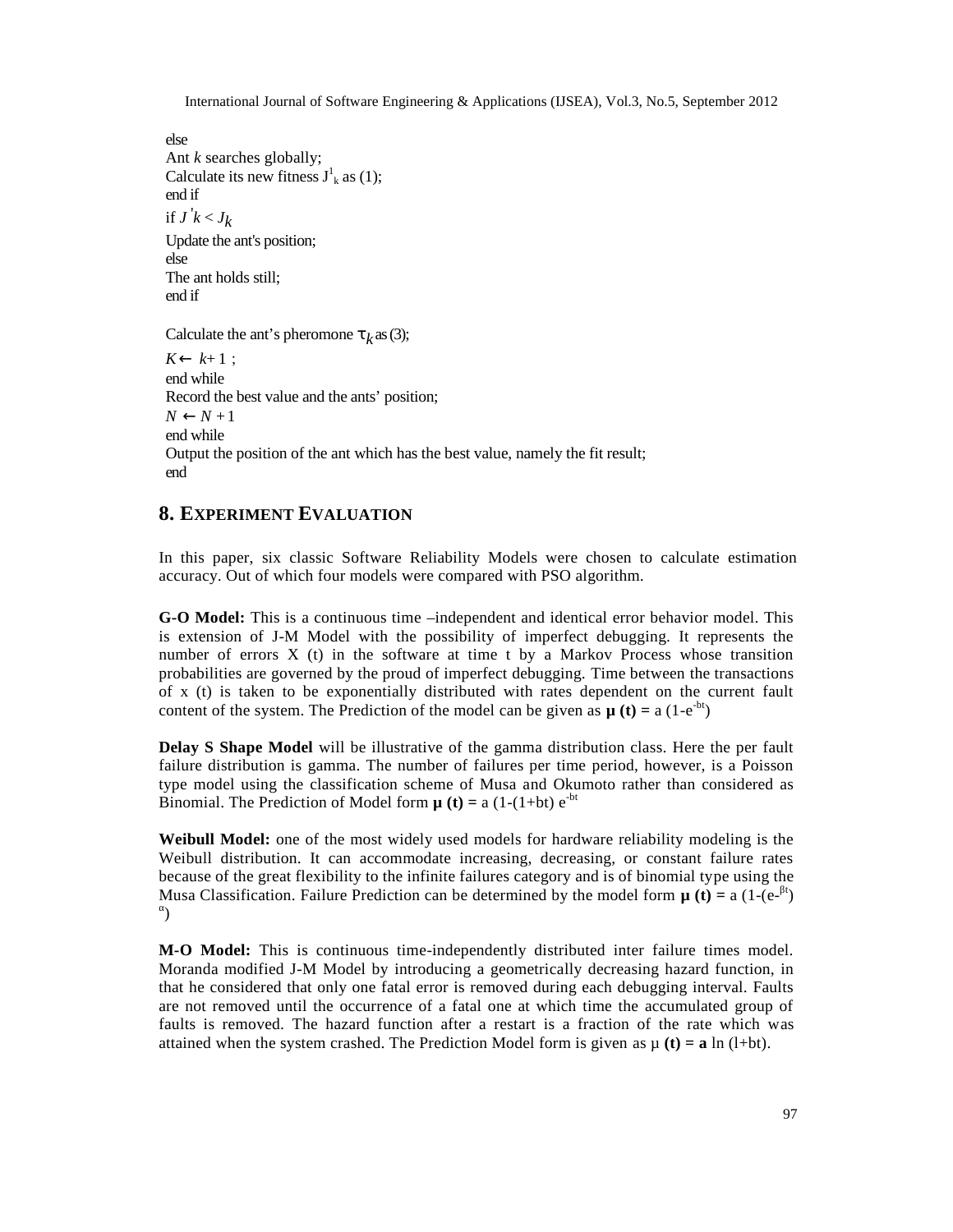**Jelinski-Moranda Model:** This is a continuous time-independently distributed inter failure times and independent and identical error behavior model. This model makes the following assumption. There are N faults in the software at the start of testing. Fault is independent of the other, each fault is removed with certainty in a negligible time, No faults are introduced during the debugging, the software failure rate of hazard function at any time is proportional to the current fault content of the program. The model form is  $\mu$  (**t**) = N (1-exp (- t).

**Dunane Model:** The Duane model basically is a graphical approach to perform analysis of reliability growth data and is simple and straightforward to understand. The two important benefits of this approach are the straight line used by the Duane plot can be fitted by eye to the data points, Various facts can be depicted by the Duane plot which otherwise could be hidden. By statistical analysis. For example, even though the application of a goodnessof-fit test may conclude the rejections of a certain reliability growth model, it will not provide any possible reasons for the rejection. On the other hand, a plot of the same data might provide some possible reasons for the problem. In contrast, the drawbacks of this model are the reliability parameters cannot be estimated as well in comparison to a statistical model and no interval estimates can be calculated. The Prediction Model form is given as  $\mu$  $(t) = t$ 

The Software Reliability Models can be viewed in [11].

| <b>Type</b>              | <b>SRM</b>              | $\mu(t)$             | <b>Parameters</b> |  |
|--------------------------|-------------------------|----------------------|-------------------|--|
| Finite Failure Poisson   | G-O Model               | $a(1-e^{-bt})$       | M1                |  |
| Finite Failure Poisson   | Delay S Shaped<br>Model | $a(1-(1+bt)e^{-bt})$ | M <sub>2</sub>    |  |
| Finite Failure Binomial  | Weibull Model           | $a(1-(e^{-t}))$      | M <sub>3</sub>    |  |
| Infinite Failure Poisson | M-O Model               | a $ln(l+bt)$         | M <sub>4</sub>    |  |
| <b>Binomial</b>          | <b>JM</b> Model         | $N(1-exp(-t))$       | M5                |  |
| Infinite Failure         | Dunane Model            |                      | M6                |  |

Table 1. Model Form of Software Reliability Growth Models

In this M1, M2, M4, M5 & M6 has 2 Parameters. M3 has three parameters. So we believe all these six models can represent most SRGMs, we have taken three models to compare with PSO Algorithm. The Experimental data has been selected from Musa Data set for SYS1, SYS2, and SYS3. Fitness *J* represents the distance between the predicted failure number and the actual failure number. The smaller *J* is, the better the predicted result is shown in the figure. It is shown clearly that the fitting results by proposed algorithm are more closely to the actual data, but PSO algorithm doesn't suit well. Comparing with PSO algorithm, most results by the proposed algorithm are much better. Nearly all the results by ANTs are much less than those by PSO. Hence Goodness of Fit can be determined by Ant Colony algorithm. Musa Data sets have been used to compare the estimation accuracy from Data Analysis centre for Software's Reliability Data set.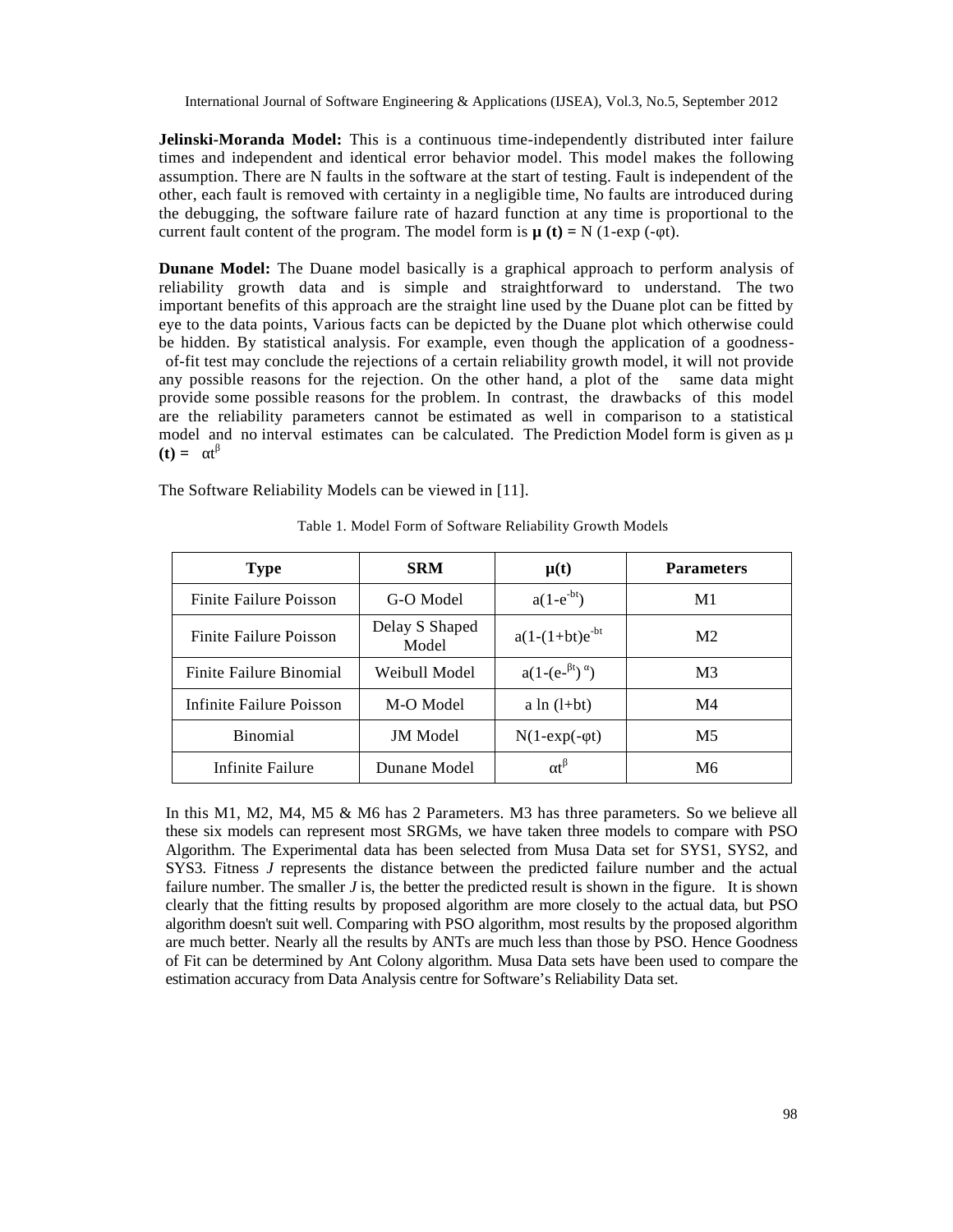| Model      | $G - Q$ | <b>Delay S Shape</b> | Weibull | $M-O$  |
|------------|---------|----------------------|---------|--------|
| <b>PSO</b> | 168.567 | 142.394              | 139.724 | 35.744 |
| <b>ANT</b> | 68.871  | 146.591              | 33.439  | 32.922 |

Table 2. Parameter Estimation Accuracy with PSO and ANT for System 1



Figure 1. Graph Depicting the Estimation Accuracy with PSO for System – 1

The Ant Colony Algorithm method has been applied for the four software Reliability Models. The result shows that G-O model and Weibull Model has tremendous fitness and the Delay S Shape and M-O Model has little better fitness among PSO method and Ant Colony algorithm. This experiment has been applied for System 1 Failure Data.

| Model      | $G - Q$ | <b>Delay S</b><br><b>Shape</b> | Weibull | $M-O$  |
|------------|---------|--------------------------------|---------|--------|
| <b>PSO</b> | 100.932 | 230.212                        | 166.654 | 10.454 |
| ANT        | 14.491  | 46.895                         | 38.712  | 17.418 |

Table 3. Parameter Estimation Accuracy with PSO and ANT for System 2

The results shown that G-O model, Delay S Shape and Weibull Model has tremendous fitness and the M-O Model has little better fitness among PSO method and Ant Colony algorithm. This experiment has been applied for System 2 Failure Data.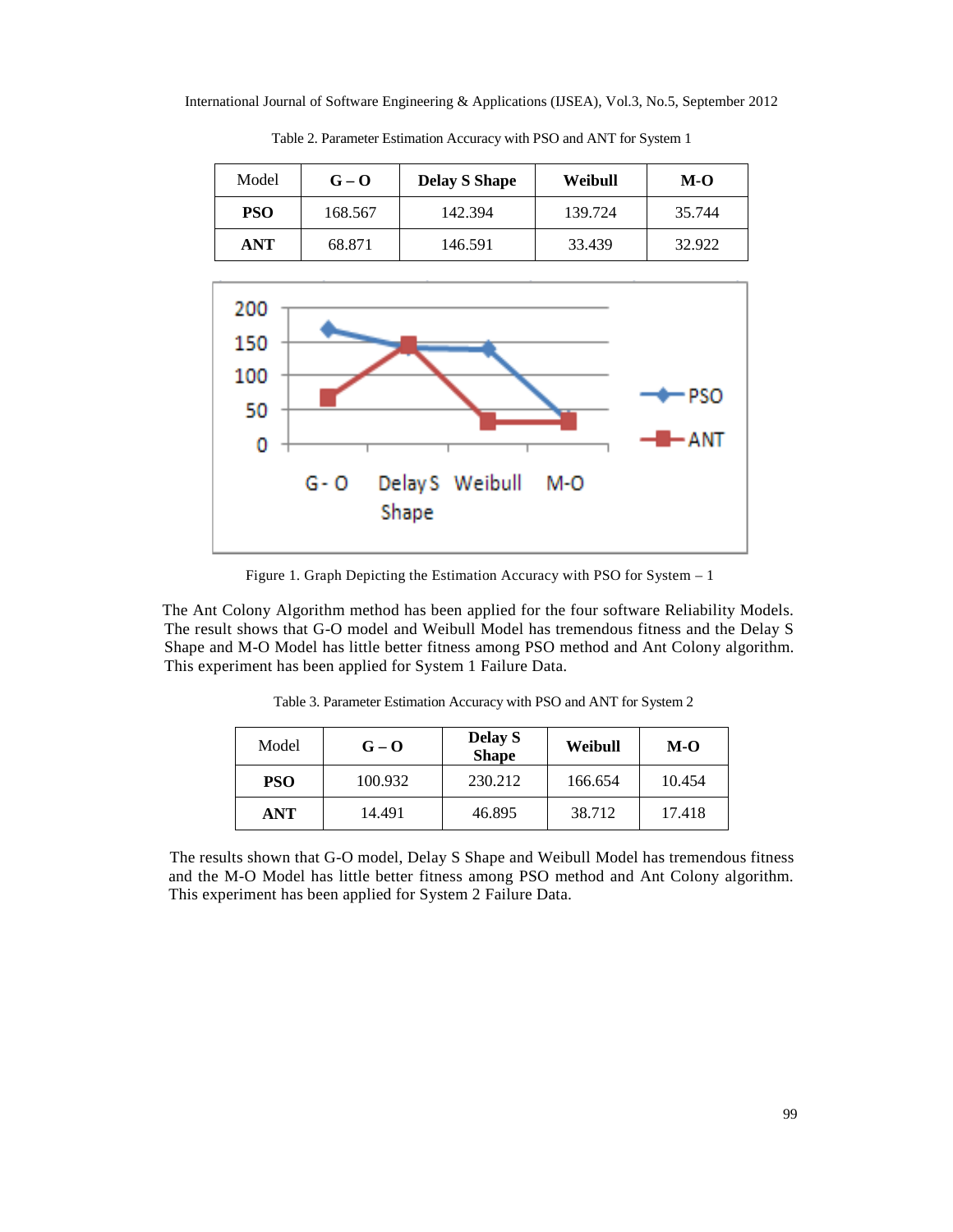

International Journal of Software Engineering & Applications (IJSEA), Vol.3, No.5, September 2012

Figure 2. Graph Depicting the Estimation Accuracy with PSO for System – 2

| Model      | $G - Q$ | <b>Delay</b><br><b>S</b> Shape | Weibull | $M-O$  |
|------------|---------|--------------------------------|---------|--------|
| <b>PSO</b> | 456.39  | 200.335                        | 676.78  | 48.492 |
| ANT        | 47.975  | 154.375                        | 82.607  | 47.522 |

Table 4. Parameter Estimation Accuracy with PSO and ANT for System 3



Figure 3. Graph Depicting the Estimation Accuracy with PSO for System – 3

#### **8.1 Comparative Analysis for ACO and PSO**

How far the best approximation by using the above algorithms to estimate accuracy is obtained as follows. As per Reliability Estimation Theory, the smaller value of Prediction has more fitness compare to the larger value. [6]. In System 1 Reliability Estimation, G-O, Weibull & Delay Shape have remarkable improvement in the fitness. In System 2 G-O, Delay S-Shape & Weibull Model has remarkable improvements in the fitness. In System 3 all the three models have remarkable improvements in the fitness and marginal improvement in M-O Model.

# **8.2 Estimation Accuracy with Software Reliability Growth Models.**

As per the result of Experiment Evaluation, the four software reliability models were compared with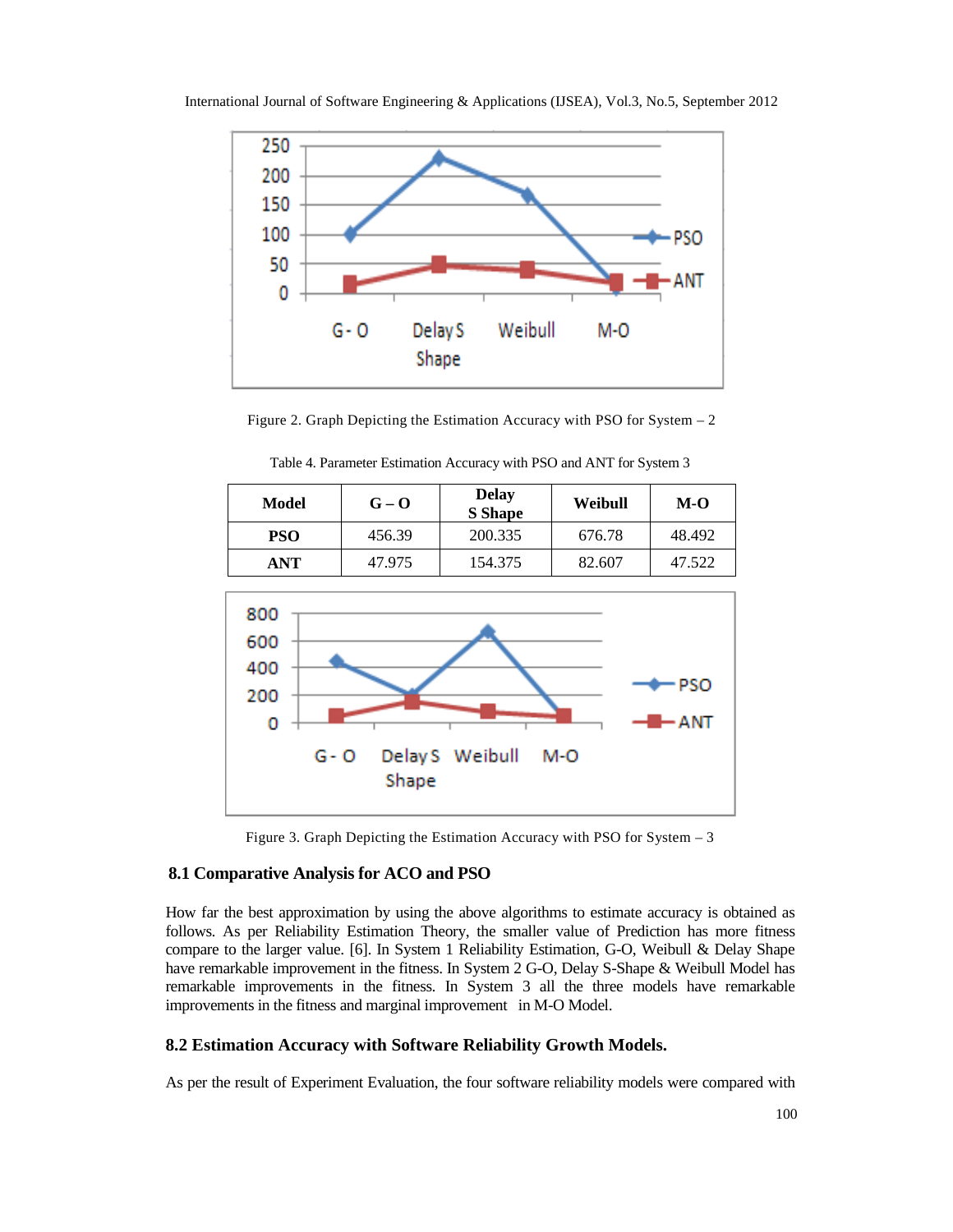Particle Swam Optimization method and Ant Colony Optimization method. All the Models are satisfied with characteristics of Software Reliability Growth Model, In General, Our Experiment gives the better results for all the four models, we hope the other two models (Jelinski - Moranda Model and Dunane Model) also can give the better results as given in the Table 5 by Ant Colony Optimization method.

| <b>Musa Data</b> | <b>Algorithm</b> | $G-O$   | Delay S<br><b>Shape</b> | Weibull | $M-O$   | <b>JMO</b> | <b>Dunane</b> |
|------------------|------------------|---------|-------------------------|---------|---------|------------|---------------|
| Project 1        | Ant Colony       | 76.7510 | 72.1505                 | 32.7460 | 36.9970 | 49.6214    | 72.1505       |
| Project 2        |                  | 60.0371 | 52.8854                 | 22.8850 | 26.0385 | 36.7179    | 52.8854       |
| SS1              |                  | 71.5489 | 57.5800                 | 33.9657 | 36.1891 | 53.8793    | 57.5800       |
| SS2              |                  | 71.4015 | 53.2234                 | 37.2993 | 33.1728 | 39.1817    | 53.2234       |
| SS <sub>3</sub>  |                  | 33.2301 | 35.0850                 | 23.4493 | 23.7345 | 35.0850    | 35.0800       |

Table 5. Parameter Estimation method – ACO Method

The Failure Data have been taken from Musa Data set from the Data Analysis Centre for Software. Reliability Estimation accuracy has been calculated for other real time data, namely Project1,Poject 2, SS1, SS2, SS3 from the DACS Reliability Data Set.

# **9. CONCLUSIONS**

An important aspect in reliability engineering is estimating parameters of Software Reliability Growth Model. Many of these parameters are difficult to estimate because of nonlinear nature of the functions. In this paper, parameter estimation method is suggested based on Ant Colony algorithm. The outcome of the experiment using six typical models demonstrated that this algorithm can be applied for estimating parameters. higher precision and faster convergence speed is achieved through this method when compared with PSO algorithm. In future, work can be carried out in researching in initial value setting of parameters and various methods for dividing the solution space.

### **ACKNOWLEDGEMENTS**

The authors would like to thank the Management, Principal Dr. K.S.Badarinarayan of MVJ College of Engineering, Bangalore for their moral support and guidance for doing research.

#### **REFERENCES**

- [1] New Paradigm for Software Reliability Estimation by Ritika Wason, P. Ahmed, M. Qasim Rafiq in International Journal of Computer Applications (0975-887) vol 44-No14. April 2012.
- [2] Software Reliability: Models and Parameters Estimation by Vladimir Zeljikovic, Nela Radovanovic, Dragomir Ilic, Scientific Technical Review, 2011, Vol.61, No.2, pp. 57 -60.
- [3] Estimation of parameters of the Gompertz distribution using the least squares method by Jong-Wuu Wu, Wen-Liang Hung, Chi-Hui Tsai in Applied Mathematics and Computation (2004) 133-147, available @ 2003 Elsevier.
- [4] T.Ando, H. Okamura, T.Dohi, Estimating Markov Modulated Software Reliability Models via EM Algorithm[C]. Proceedings of the 2nd IEEE International Symposium on Dependable, Autonomic and Secure Computing. 2006.